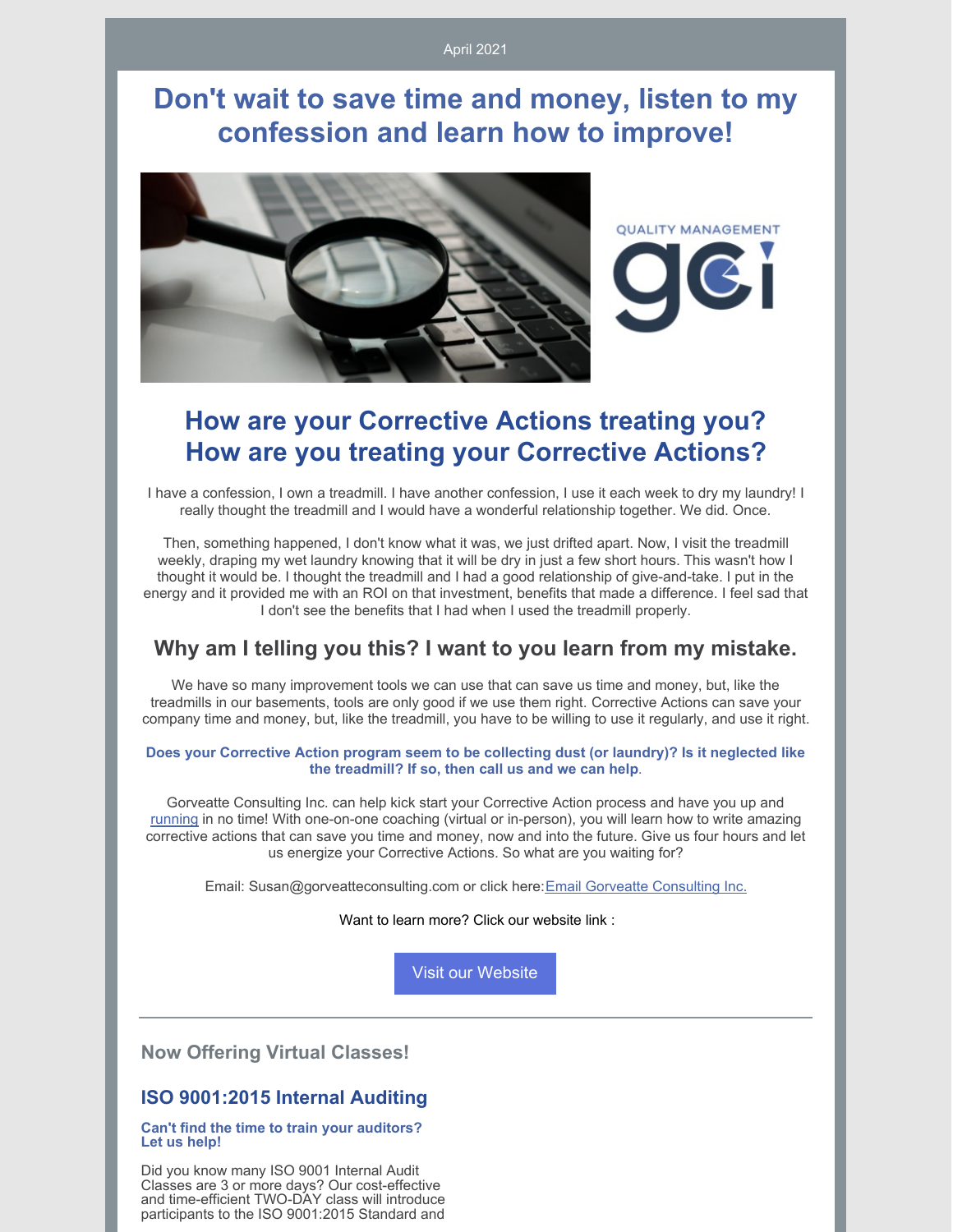auditing best practices. Better yet, this is offered remotely with pdf handouts and a workbook for hands-on learning.

Still not convinced? How about our Small Class policy? Yes, we limit our class sizes to ensure all participants receive the time and attention they need.

Link to [Training](https://www.gorveatteconsulting.com/training.html) Page

# **Upcoming Courses**







### **Free Online Course | Remote Audits: Worthless or Worthwhile?**

Feeling stuck? Take the first step toward worthwhile remote audits today. Join our FREE online course and learn how to confidently recognize key factors that lead to worthwhile remote audits. Sign up today!

COVID-19 has thrown us all for a loop. You are not alone. Whether you're struggling to maintain your internal audit schedule, or you need to confirm that those COVIDrelated changes you made to your processes are working, this course is for you.

This course applies to:

~ Doing internal audits, supplier audits, and registrar audits

~ Auditing any management systems standard (e.g., ISO 9001, ISO/IEC 17025, ISO 14001, ISO 45001, plus others)

Brought to you by the collaborative efforts of:

~ Susan Gorveatte, President, Gorveatte Consulting, Inc. and

~ Diana Baldi, President, Innovation Training & Consulting, Inc.

Remote Audits: Worthless or [Worthwhile?](https://www.innovationtrainer.com/a/45725/eSzfFR6p)